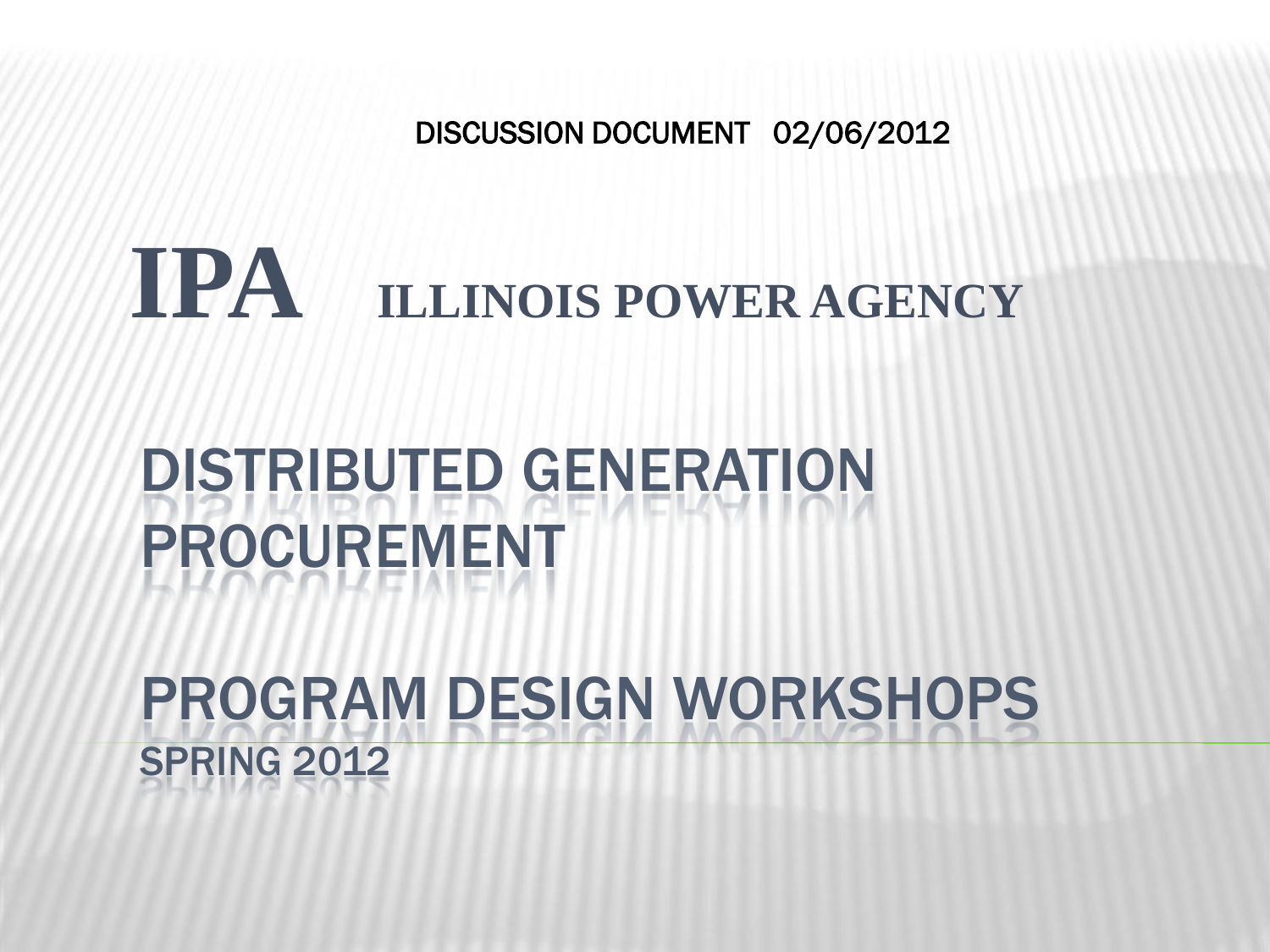### Workshop Goals:

- Develop a solid distributed generation procurement program to include in the IPA's 2013 Procurement Plan.
- Upon plan approval in December 2012, conduct a procurement for deliveries beginning June 1, 2013.

### Workshop Participants:

- Parties to Docket 11-0660
- Procurement Administrators
- Other interested parties

### Workshop Rules:

- In order to encourage free and open discussion, will be conducted in the manner of settlement discussions – you are agreeing that statements made, positions taken, and documents and papers provided are in the nature of settlement discussions and will not be used by or against any workshop participant in any litigation, including administrative proceedings before the ICC, FERC or other federal, state or local government authorities.
- The IPA will take into consideration the views of all workshop participants when including provisions for a distributed generation event in the filed draft 2013 Procurement Plan.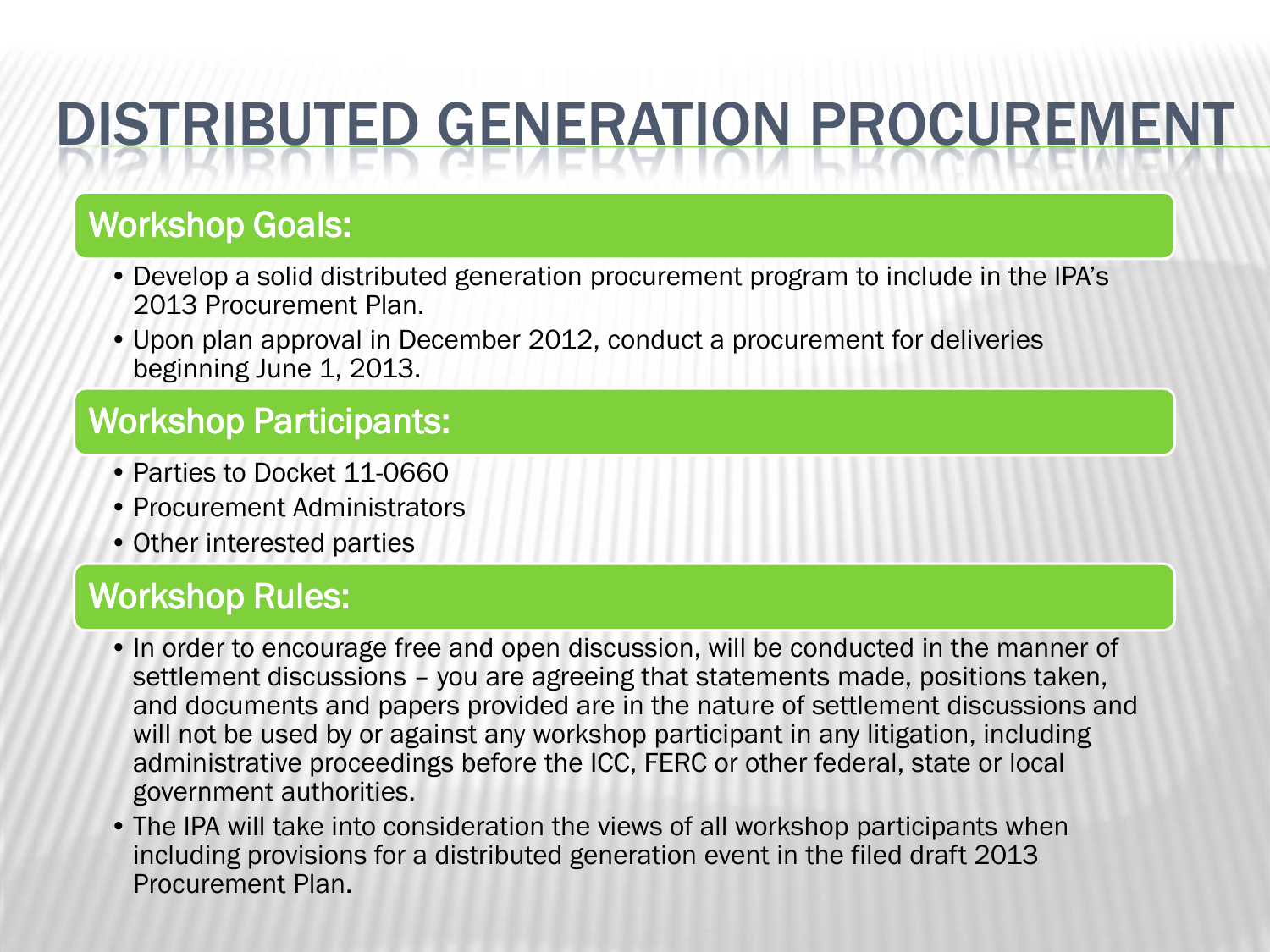Overarching context: PA 097-0616

Defines the Generation Source:

- Wind, solar thermal, photovoltaic, biodiesel, crops, untreated and unadulterated organic waste biomass, tree waste, hydropower not involving new construction or significant expansion of an existing dam;
- + Interconnected at the distribution level of an Illinois electric utility, ARES, municipal utility or co-op;
- Located on the customer side of the electric meter; primarily used to offset customer's electric load;
- Limited in nameplate capacity to no more than 2,000 kilowatts.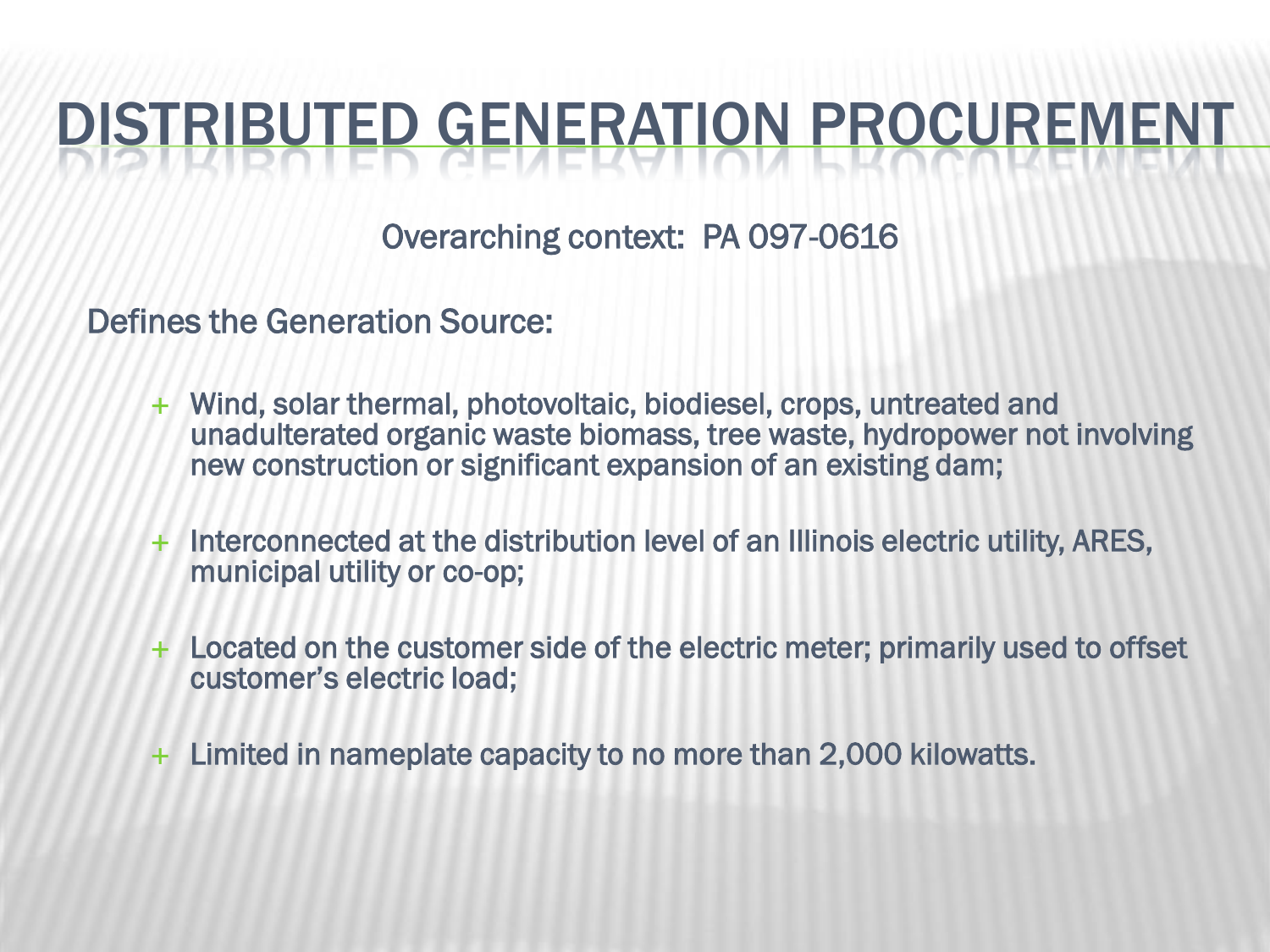Overarching context: PA 097-0616

Defines the target volume:

Of the renewable resources procured for delivery in a particular year, at least the following percentages from DG: 0.5% by June 1, 2013; 0.75% by June 1, 2014; 1.0% by June 1, 2015 and thereafter.

To the extent available, half shall come from devices of less than 25 kW.

May count towards the otherwise required wind and photovoltaic percentages.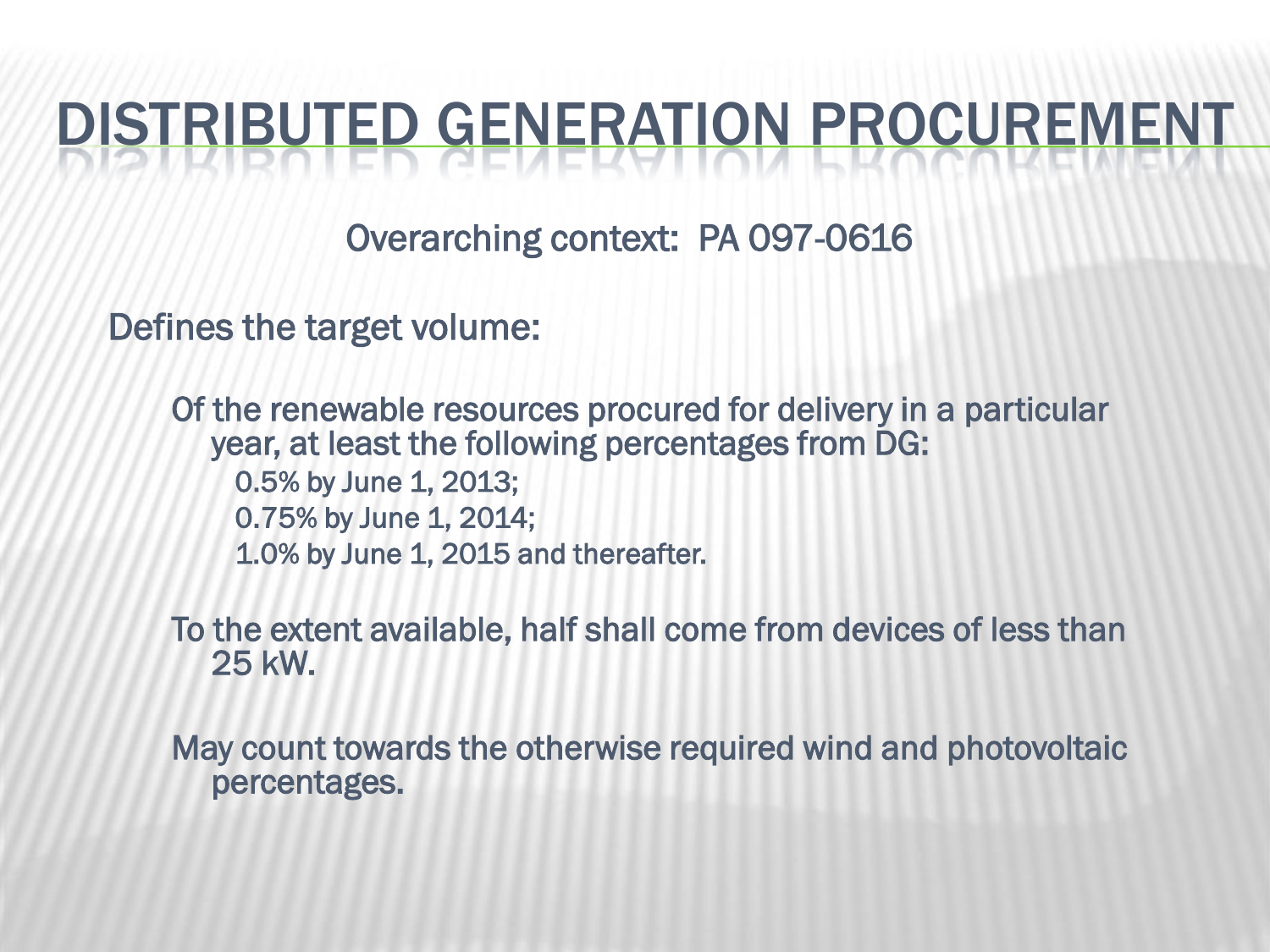Overarching context: PA 097-0616

Defines the product: RECs Only

Defines the minimum contract term: Multi-year contracts of no less than 5 years

Requires use of third party aggregators Bidding groups of no less than 1 MW installed capacity. Aggregator to administer contracts with individual DG device owners Individual DG device owner shall have the ability to measure the output of its own device.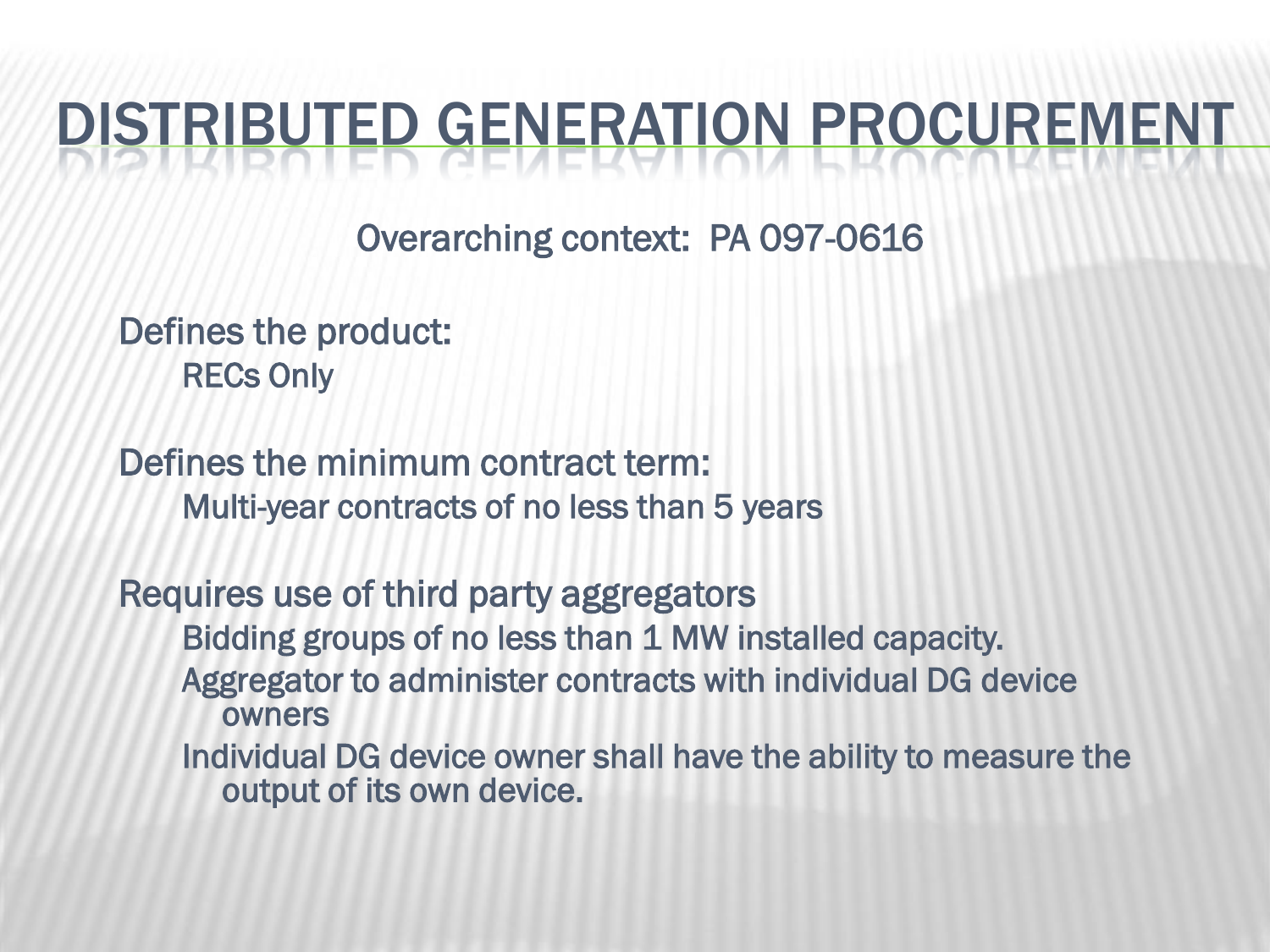Questions to be discussed and resolved in the Workshops:

#### TARGETS:

- •What are the annual procurement targets for DG RECs?
- •Given prior procurements of RECs for delivery beginning 2013 and beyond, what volume and dollar budgets remain available for solar and non-solar DG ?
- To the extent available,  $\frac{1}{2}$  of the DG procurement must come from devices < 25 kW. What standard applies in determining "to the extent available" ?

#### PROCESS:

- •What procurement process should be used?
	- •RFP/auction/single sealed bid/multi-round descending price?
	- •How should applications be selected and REC prices determined?
	- •Standard offer option for small generators?
- •Separate selection process for over and under 25 kW?
- •Separate selection process for DG RECs and all other RRECS?
- •Who should conduct the solicitation? Is there a need for an on-going independent thirdparty program administrator?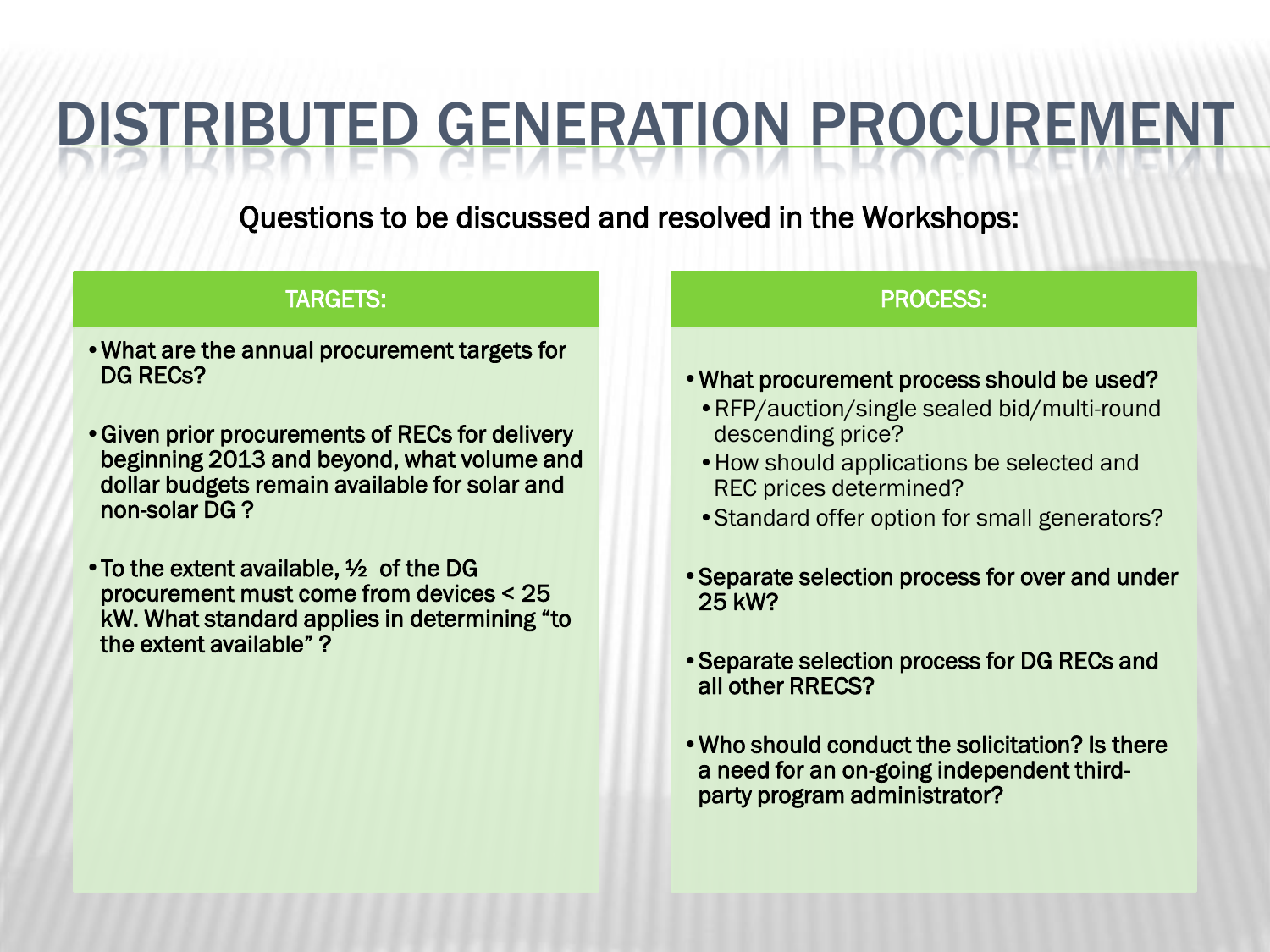### TERMS AND CONDITIONS

- •Should terms and conditions differ for over/under 25 kW?
- •Should terms differ between residential and commercial owners?
- •What credit requirements shall the IPA set for DG suppliers?
	- •What other requirements will minimize the risk of contract failure?
	- •Construction milestone incentives?
	- •Performance default consequences?
- •Minimum term length is 5 years. Should it be longer? To what type of contract structure is the market likely to respond?
- •Is new construction entitled to a preference? 10 years vs. 5 years?
- •Are there any regulatory or other barriers that would prevent third-party owned or leased renewable energy systems from participating?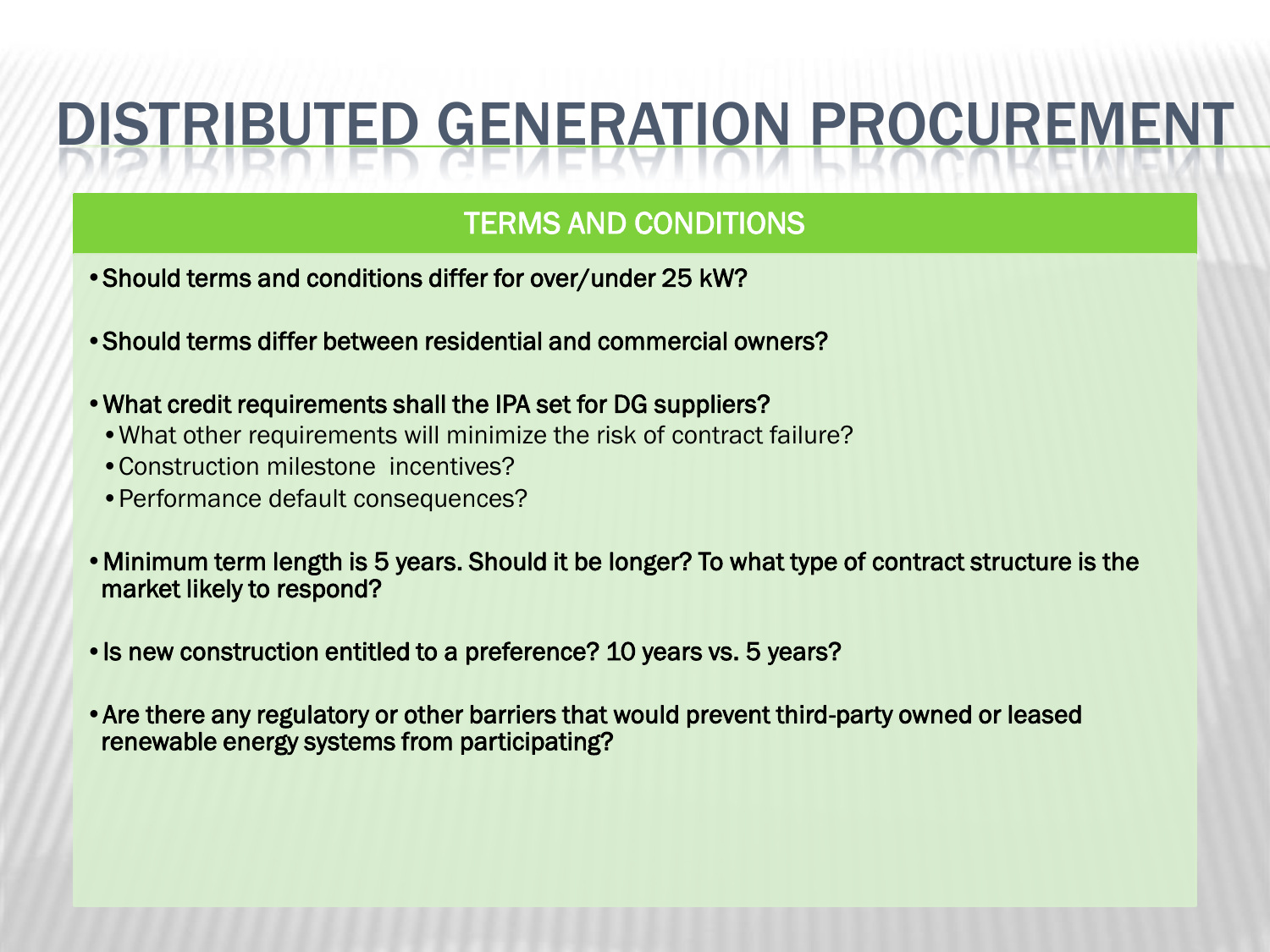### THIRD PARTY AGGREGATORS

- Who qualifies to be an aggregator?
- May government and non-profit entities participate as aggregators?
- Must the aggregators pass through the entire REC value to individual device owners?
- When does an aggregator assemble or identify its portfolio of individual systems - before or after a procurement event?
- Must the aggregator deliver a specific volume of RECs or can enrollment be open-ended? What if an aggregator exceeds the contract amount of RECs? Falls short?
- What other obligations fall to an aggregator?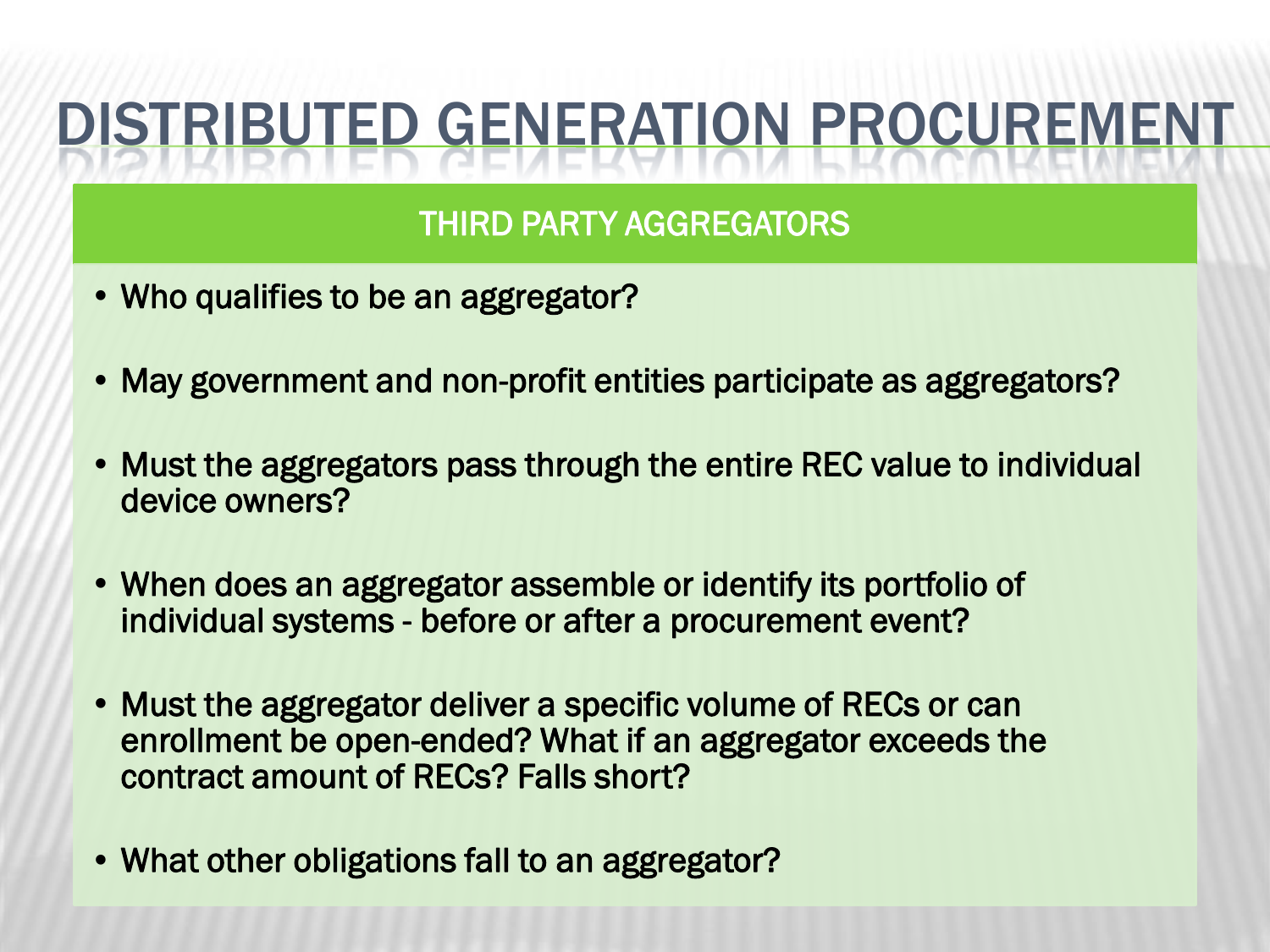#### PERFORMANCE VERIFICATION:

- •How will distributed REC deliveries and retirements be verified? (GATS and M-RETS and/or some other registries?)
- •Estimated vs. actual metered quantities?
- •Who does the estimating or metering?
- •If estimated, how and how often?
- •Who verifies that the installation occurred?
- •Who verifies that he installation remains in service?
- •Must aggregators be registered on GATS/M-RETS as opposed to (or in addition to) individual device owners?

#### TIMING:

- •Separate Event?
- •In conjunction with the Spring 2013 Procurement?

#### FUNDING:

- •Can the IPA's Renewable Energy Resources Fund (funded through ACPs') be used, in conjunction with the RRB, for DG procurement?
- •Are there separate procurement programs for each fund ?